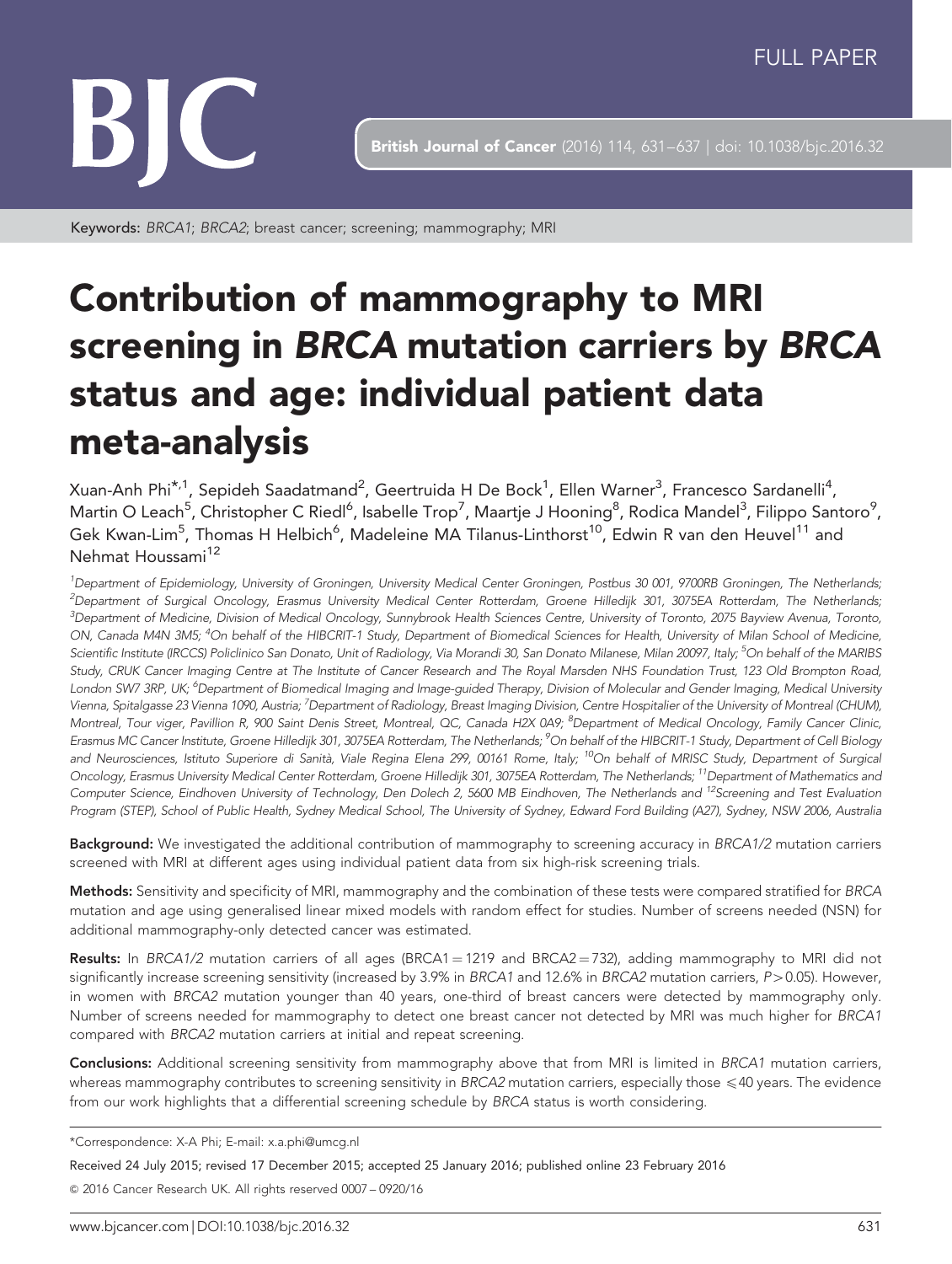Women with a BRCA1 or BRCA2 mutation have limited choices to prevent mortality resulting from their 40–80% lifetime risk for breast cancer [\(Chen and Parmigiani, 2007\)](#page-5-0). Screening with yearly MRI from age 25 years onwards, and additional mammography from age 30 years is recommended in international guidelines (Mann et al[, 2008](#page-5-0); [Sardanelli](#page-5-0) et al, 2010; [Zonderland](#page-6-0) et al, 2012; [NICE, 2013](#page-5-0)), and is estimated to be slightly less effective than preventive mastectomy ([Kurian](#page-5-0) et al, 2010; [Heemskerk-Gerritsen](#page-5-0) et al[, 2013](#page-5-0)). Several prospective high-risk screening studies have evaluated both MRI and mammography (Lord et al[, 2007](#page-5-0); [Warner](#page-6-0) et al[, 2008](#page-6-0)) as a screening strategy in high-risk women to improve screening sensitivity. In the absence of randomised controlled trials for MRI screening, these screening studies build on evidence that early detection of breast cancer may confer benefit as shown for mammography in population screening ([Glasziou and Houssami,](#page-5-0) [2011](#page-5-0)). The combination of mammography and MRI screening of BRCA1/2 carriers in most guidelines, from the age of 30 or 40 years (Mann et al[, 2008](#page-5-0); [Sardanelli](#page-5-0) et al, 2010; [Zonderland](#page-6-0) et al, 2012; [NICE, 2013\)](#page-5-0), is based on the enhanced sensitivity shown through this strategy (Lord et al[, 2007](#page-5-0); [Warner](#page-6-0) et al, 2008), despite arguments around limitations of mammography. These include that mammography is relatively sensitive in fatty breasts (generally in older women) but less sensitive in young women who frequently have dense breasts. In addition, screening with mammography could lead to the induction of breast cancer by X-rays at younger ages [\(Jansen-van der Weide](#page-5-0) et al, 2010). Proper repair of DNA double-strand breaks that are caused by low-dose X-rays is impaired at any age in both BRCA1 and BRCA2 mutations carriers ([Powell and Kachnic, 2003\)](#page-5-0). This makes BRCA1 and BRCA2 mutation carriers more susceptible than non-carriers, possibly also at older ages, to the cumulative effect of yearly mammograms. Given these potential disadvantages of mammography, it is important to balance the potential benefits and harms of mammography screening in BRCA1/2 mutation carriers. Hence, substantial early detection of breast cancer by mammography is needed to outweigh the potential harm of cancer induction ([Jansen-van der Weide](#page-5-0) et al, 2010) in BRCA1/2 mutation carriers.

We performed an individual patient data (IPD) meta-analysis from six prospective MRI screening studies to determine if mammography screening in BRCA1/2 mutation carriers in addition to MRI improves screening accuracy, and whether this effect differs between BRCA1 and BRCA2 gene mutation carriers or by different age groups.

# MATERIALS AND METHODS

An IPD meta-analysis was conducted by pooling individual data from relevant prospective MRI screening studies (Phi et al[, 2014](#page-5-0)). Studies were eligible if mammography and MRI breast cancer sensitivity and specificity were compared in women with a BRCA1/ 2 mutation. After searching PubMed, 12 studies met the eligibility requirements and were sought to contribute to the data (Phi [et al,](#page-5-0) [2014](#page-5-0)). Six of these provided IPD data (Leach et al[, 2005;](#page-5-0) [Rijnsburger](#page-5-0) et al, 2010; Trop et al[, 2010; Sardanelli](#page-6-0) et al, 2011; [Passaperuma](#page-5-0) et al, 2012; Riedl et al[, 2015\)](#page-5-0), and were included in this meta-analysis; the reasons for non-inclusion of some studies have been reported in our earlier work (Phi et al[, 2014\)](#page-5-0). Included studies were assessed in terms of reporting quality, and were qualified as high quality (Phi et al[, 2014](#page-5-0)). The data were assembled and cross-checked with the original publications; inclusion criteria for analyses were women with a BRCA1/2 mutation, screened annually with both mammography and MRI. Breast cancer diagnosis was confirmed by pathology and the absence of breast cancer at 1 year follow-up (Phi [et al,](#page-5-0) 2014). A summary of the included studies was reported previously ([http://jco.ascopubs.org/](http://jco.ascopubs.org/content/33/4/349/T1.large.jpg) [content/33/4/349/T1.large.jpg\)](http://jco.ascopubs.org/content/33/4/349/T1.large.jpg)

Sensitivity was defined as the number of breast cancers detected by a screening modality (MRI or mammography, or the combination) from the total number of breast cancers diagnosed during the study course. Specificity of a screening modality was defined as the number classified as true negative by the test from the total number of true-negative plus false-positive results.

A true positive was defined as a positive screening result (BI-RADS 0, 3, 4, 5) followed by a pathology-proven breast cancer. A false positive was defined as a positive screening result (BI-RADS 0, 3, 4, 5) not followed by a pathology-proven breast cancer within 1 year of follow-up. A true negative was defined as a negative screening result (BI-RADS 1, 2) not followed by pathology-proven breast cancer within 1 year of follow-up. A false-negative case was defined as a negative screening result (BI-RADS 1, 2) followed by a pathology-proven breast cancer within 1 year of follow-up.

Statistical analysis. Stratified by BRCA status and age group, descriptive statistics of the characteristics of the women and their breast cancer were provided. Breast cancer incidence was calculated per 1000 woman-years. The related 95% confidence intervals (CIs) were computed, assuming the incidence follows a Poisson distribution. To compare differences between groups in proportion of DCIS, invasive tumour size and grade,  $\chi^2$  tests or Fisher's exact tests were applied.

To estimate the sensitivity and the specificity of the screening modalities, repeated screening results were summarised to form binomial counts for each woman. For each woman, the number of true-positive and true-negative screens per modality, and the number of total screening visits with or without breast cancer detected were counted. In this way, binomial counts per modality were calculated and analysed, taking into account that each woman was her own control. As the dependent variable was assumed to follow a binomial distribution, a generalised linear mixed model with logit link function was applied, and the binomial proportions were modelled as a function of modality and BRCA status and conducted separately for sensitivity and specificity. Studies were entered as random-effect variables and study heterogeneities were assumed to depend on modality. The analyses were conducted separately for each age group. To test the differences between the sensitivities and specificities for the three modalities, Wald tests were applied, where the hypothesis was that the difference between the two proportions under study was 0.

The number of mammographic screens that would have been needed (NSN) to detect one breast cancer that was missed by MRI was calculated, and stratified according to BRCA mutation, age group and screening round (first or subsequent round). All analyses were performed using SAS 9.4 (SAS Institute, Cary, NC, USA). P-values  $< 0.05$  were considered statistically significant.

# RESULTS

Study population and breast cancer characteristic. The analyses were based on 1951 BRCA1/2 mutation carriers with 6085 womanyears of follow-up [\(Table 1\)](#page-2-0). There was no significant difference in cancer risk between BRCA1 and BRCA2 mutation carriers.

Five breast cancers were diagnosed before the age of 30 in BRCA1 mutation carriers, and none in BRCA2 mutation carriers. The proportion of DCIS differed between BRCA groups in age groups older than 40 years, as shown in [Table 1](#page-2-0).

Sensitivity and specificity of MRI and mammography in BRCA1 mutation carriers. In BRCA1 mutation carriers, there were no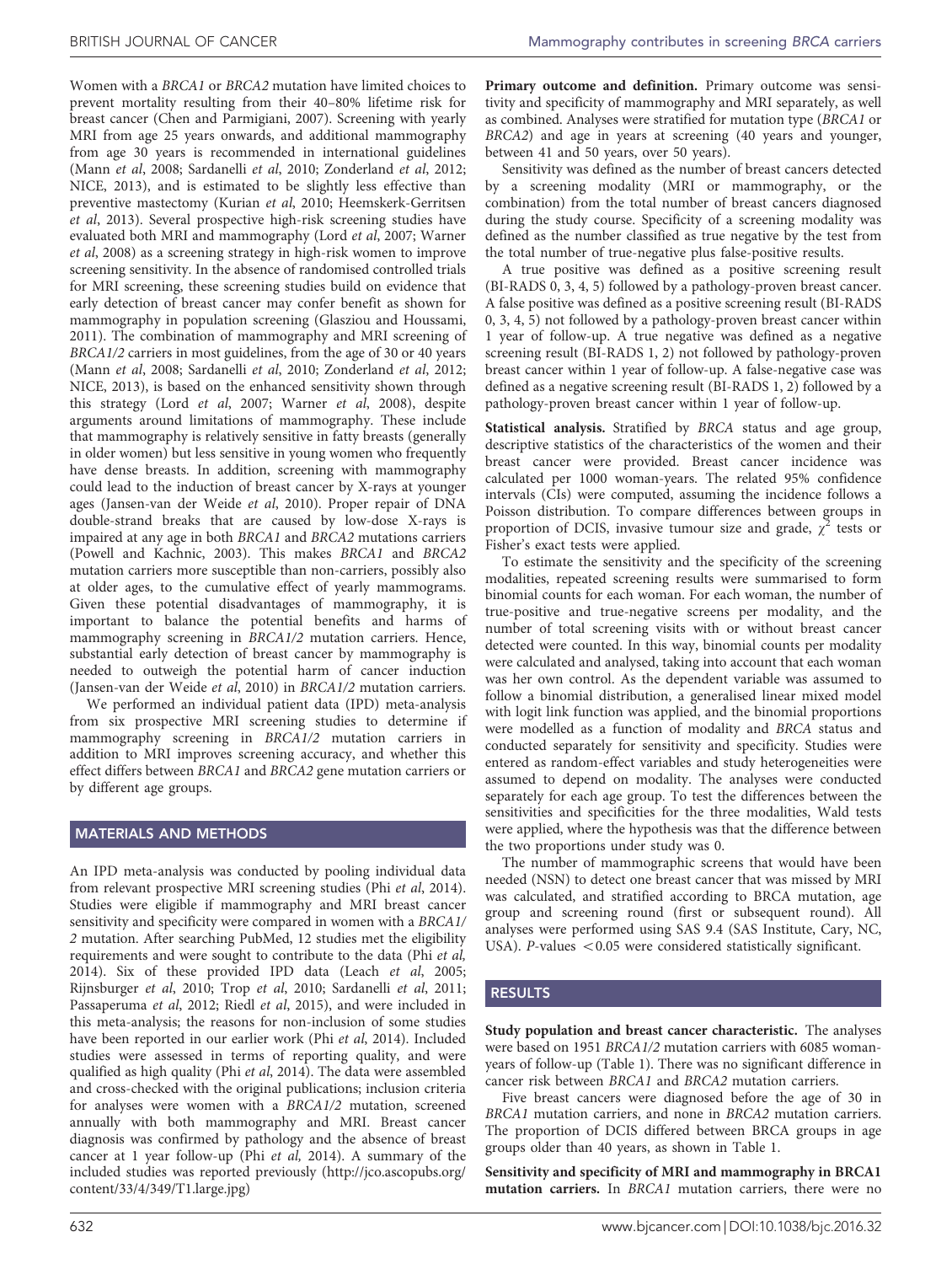## <span id="page-2-0"></span>Table 1. Overview of women ( $n = 1951$ ) and their BCs ( $n = 184$ )<sup>a</sup>

|                                                         | All ages       |                       |                  | Age $\leq 40$ years |                  | Age 41-50 years   |                  | Age over 50 years |  |
|---------------------------------------------------------|----------------|-----------------------|------------------|---------------------|------------------|-------------------|------------------|-------------------|--|
|                                                         | <b>BRCA1</b>   | <b>BRCA2</b>          | BRCA1            | <b>BRCA2</b>        | BRCA1            | BRCA <sub>2</sub> | BRCA1            | <b>BRCA2</b>      |  |
| Women (N)                                               | 1219           | 732                   | 605              | 301                 | 482              | 308               | 310              | 228               |  |
| Follow-up time<br>(woman-years)                         | 3840           | 2245                  | 1691             | 749                 | 1216             | 812               | 895              | 673               |  |
| BC (N)                                                  | 112            | 72                    | 46               | 18                  | 38               | 37                | 28               | 17                |  |
| BC risk ((95% CI)                                       | 29.2 (24-35.1) | $32.1 (25.1 - .40.4)$ | 27.2 (19.9-36.3) | 24 (14.2-38)        | 31.3 (22.1-42.9) | 45.6 (32.1-62.8)  | 31.3 (20.8-45.2) | 25.3 (14.7-40.4)  |  |
| DCIS <sup>b</sup>                                       | 15 (13.4%)     | 22 (30.6%)            | 9(19.6%)         | 3(16.7%)            | $3(7.9\%)$       | 13 (35.1%)        | 3(10.7%)         | 6(35.3%)          |  |
| Invasive cancers <sup>c</sup>                           | 97 (86.6%)     | 50 (69.4%)            | 37 (80.4%)       | 15 (83.3%)          | 35 (92.1%)       | 24 (64.9%)        | 25 (89.3%)       | 11 (64.7%)        |  |
| Invasive $<$ 1 cm                                       | 26 (26.8%)     | 17 (34.0%)            | 8 (21.6%)        | 2(13.3%)            | 10 (28.6%)       | 11 (45.8%)        | 8 (32.0%)        | 4 (36.4%)         |  |
| Invasive 1-2 cm                                         | 35 (36.1%)     | 12 (24.0%)            | 13 (35.1%)       | 5(33.3%)            | 8 (22.9%)        | 3(12.5%)          | 14 (56.0%)       | 4 (36.4%)         |  |
| Grade 1                                                 | 7(7.2%)        | $5(10.0\%)$           | 1(2.7%)          | $0(-)$              | 4 (11.4%)        | 3(12.5%)          | $2(8.0\%)$       | 2(18.2%)          |  |
| Early-stage<br>tumour<br>(DCIS or invasive<br>$<$ 1 cm) | 41(36.6%)      | 39 (54.2%)            | 17 (37.0%)       | 5(27.8%)            | 13 (34.2%)       | 24 (64.9%)        | 11 (39.3%)       | 10 (58.8%)        |  |

Abbreviations: BC=breast cancer; DCIS=ductal carcinoma *in situ*. BC risk was expressed per 1000 woman-years of follow-up.<br><sup>a</sup>Stratified by age at screening and for BRCA1 or BRCA2 mutation status

"Stratified by age at screening and for BRCA1 or BRCA2 mutation status<br>PP=0.0095 comparing DCIS rate between BRCA1 and BRCA2 mutation carriers at the age 41–50 years, and for all ages, comparing DCIS rate between BRCA1 and  $P = 0.0077$ 

 $\mathsf{c}_\mathsf{N}$ ine cases with missing histological subtype were considered as invasive BCs

#### Table 2. Sensitivity and specificity of screening modalities<sup>a</sup>

|                                                                                                                                                                                      | Mammography               |                          |                                   | <b>MRI</b>                     |                          |                                    | Combination                       |                          |                                   |                                   |
|--------------------------------------------------------------------------------------------------------------------------------------------------------------------------------------|---------------------------|--------------------------|-----------------------------------|--------------------------------|--------------------------|------------------------------------|-----------------------------------|--------------------------|-----------------------------------|-----------------------------------|
| Age<br>group<br>(years)                                                                                                                                                              | <b>Mutation</b><br>status | No.<br>of BC<br>detected | Sensitivity<br>$(\%)$<br>(95% CI) | Specificity<br>(%)<br>(95% CI) | No.<br>of BC<br>detected | Sensitivity<br>$(\% )$<br>(95% CI) | Specificity<br>$(\%)$<br>(95% CI) | No.<br>of BC<br>detected | Sensitivity<br>$(\%)$<br>(95% CI) | Specificity<br>$(\%)$<br>(95% CI) |
| All ages                                                                                                                                                                             | $BRCA1$ (n = 112)         | 39                       | 35.7 (25.9-46.9)                  | 93.8 (89.3-96.5)               | 92                       | 88.6 (73.4-95.6)                   | 84.4 (78.7-88.8)                  | 98                       | 92.5 (80.1-97.4)                  | 80.4 (72.8-86.2)                  |
|                                                                                                                                                                                      | $BRCA2(n=72)$             | 31                       | 44.6 (31.9-58)                    | 93.4 (88.4-96.3)               | 53                       | 80.1 (58.9-91.9)                   | 85.3 (79.6-89.6)                  | 64                       | 92.7 (79.3-97.7)                  | 80.5 (72.8-86.4)                  |
| $\leqslant$ 40                                                                                                                                                                       | $BRCA1$ (n = 46)          | 18                       | 39.1 (26.2-53.9)                  | 94.9 (91.2-97.1)               | 34                       | 77.5 (57-90)                       | 84.3 (78.7-88.7)                  | 38                       | 86.8 (63.1-96.2)                  | $81(73.9 - 86.5)$                 |
|                                                                                                                                                                                      | $BRCA2(n=18)$             | 10                       | 55.6 (32.9-76.1)                  | 92.3 (86.6-95.7)               | 9                        | 52.7 (27.2-76.8)                   | 80.2 (72.9-85.8)                  | 15                       | 87.2 (56.1-97.3)                  | 75.3 (66.6-82.4)                  |
| $41 - 50$                                                                                                                                                                            | $BRCA1$ (n = 38)          | 13                       | 34.2 (21-50.5)                    | 91.5 (86.7-94.6)               | 34                       | 93.1 (70.8-98.7)                   | 82.9 (77.9-87)                    | 35                       | 94.1 (74.5-98.9)                  | 77.2 (70.5-82.8)                  |
|                                                                                                                                                                                      | $BRCA2(n=38)$             | 14                       | 37.8 (22.7-55.5)                  | 92 (87-95.2)                   | 30                       | 86.4 (58.2-96.7)                   | 86 (81.1-89.8)                    | 33                       | 91.2 (70.4-97.9)                  | 80 (73.3-85.3)                    |
| >50                                                                                                                                                                                  | $BRCA1$ (n = 28)          | 8                        | 29.4 (12.8-54.2)                  | 96.8 (91.9-98.8)               | 24                       | 89.1 (54.8-98.2)                   | 89.9 (82.6-94.3)                  | 25                       | 89.3 (71.3-96.6)                  | 87.4 (79.3-92.6)                  |
|                                                                                                                                                                                      | $BRCA2(n=17)$             |                          | 45.5 (19.3-74.4)                  | 97.4(92.8-99.1)                | 14                       | 85 (43.7-97.7)                     | 91.1 (84-95.2)                    | 16                       | 94.1 (67.5-99.2)                  | 88.6 (80.7-93.6)                  |
| Abbreviations: BC = breast cancer; CI = confidence interval; MRI = magnetic resonance imaging.<br><sup>a</sup> Stratified by age at screening and by BRCA1 or BRCA2 mutation status. |                           |                          |                                   |                                |                          |                                    |                                   |                          |                                   |                                   |

statistically significant differences in sensitivity and specificity between mammography and MRI combined compared with MRI alone. Sensitivity of the combination was higher compared with that of MRI alone in all age groups (age  $\leq 40$ : 86.8% (63.1–96.2) vs 77.5% (57-90),  $P = 0.441$ ; age 41-50: 94.1% (74.5-98.9) vs 93.1%  $(70.8-98.7), P = 0.895$ ; age  $> 50$ : 89.3% (71.3–96.6) vs 89.1% (54.8– 98.2),  $P = 0.986$ . Combining mammography and MRI decreased specificity compared with MRI screening alone in all age groups (age  $\leq 40$  years: 81% (73.9–86.5) vs 84.3% (78.7–88.7), P = 0.409; age 41–50 years: 77.2% (70.5–82.8) vs 82.9% (77.9–87),  $P = 0.135$ ; age  $> 50$  years: 87.4% (79.3–92.6) vs 89.9% (82.6–94.3),  $P = 0.566$ ). Further results are shown in Table 2.

Sensitivity and specificity of MRI and mammography in BRCA2 mutation carriers. In BRCA2 carriers, there were no significant differences in sensitivity or specificity between combined mammography and MRI and MRI alone in all age groups. Sensitivity of the combination was higher compared with that of MRI alone in all age groups (age  $\leq 40$  years: 87.2% (56.1–97.3) vs 52.7% (27.2– 76.8),  $P = 0.075$ ; age 41-50 years: 91.2% (70.4-97.9) vs 86.4% (58.2–96.7),  $P = 0.646$ ; age > 50 years: 94.1% (67.5–99.2) vs 85%

(43.7–97.7),  $P = 0.474$ ). Combining mammography and MRI decreased specificity compared with MRI screening alone in all age groups (age  $\leq 40$  years: 75.3% (66.6–82.4) vs 80.2% (72.9–85.8),  $P = 0.351$ ; age 41–50 years: 80% (73.3–85.3) vs 86% (81.1–89.8),  $P = 0.105$ ; age > 50 years: 88.6% (80.7–93.6) vs 91.1% (84–95.2),  $P = 0.565$ ). Further results are shown in Table 2.

Mammography contribution to screening sensitivity in BRCA1 mutation carriers. In BRCA1 carriers overall, adding mammography to MRI screening increased sensitivity by roughly 4–92.5% (Table 2) ( $P = 0.553$ ). In the  $\leq 40$  years age group, the addition of mammography increased sensitivity by 9.3% (Table 2). Without mammography, 3 of 46 (6.5%) breast cancers, including 2 DCIS, would not have been detected ([Table 3](#page-3-0)) in this subgroup. In the 41–50 years group, additional mammography increased sensitivity by only 1% (Table 2), detecting 1 DCIS (2.7%) [\(Table 3\)](#page-3-0). Similarly, in the  $>50$  years age group, mammography detected one additional cancer (3.4% of cancers) ([Table 3\)](#page-3-0).

Mammography contribution to screening sensitivity in BRCA2 mutation carriers. In BRCA2 carriers, adding mammography to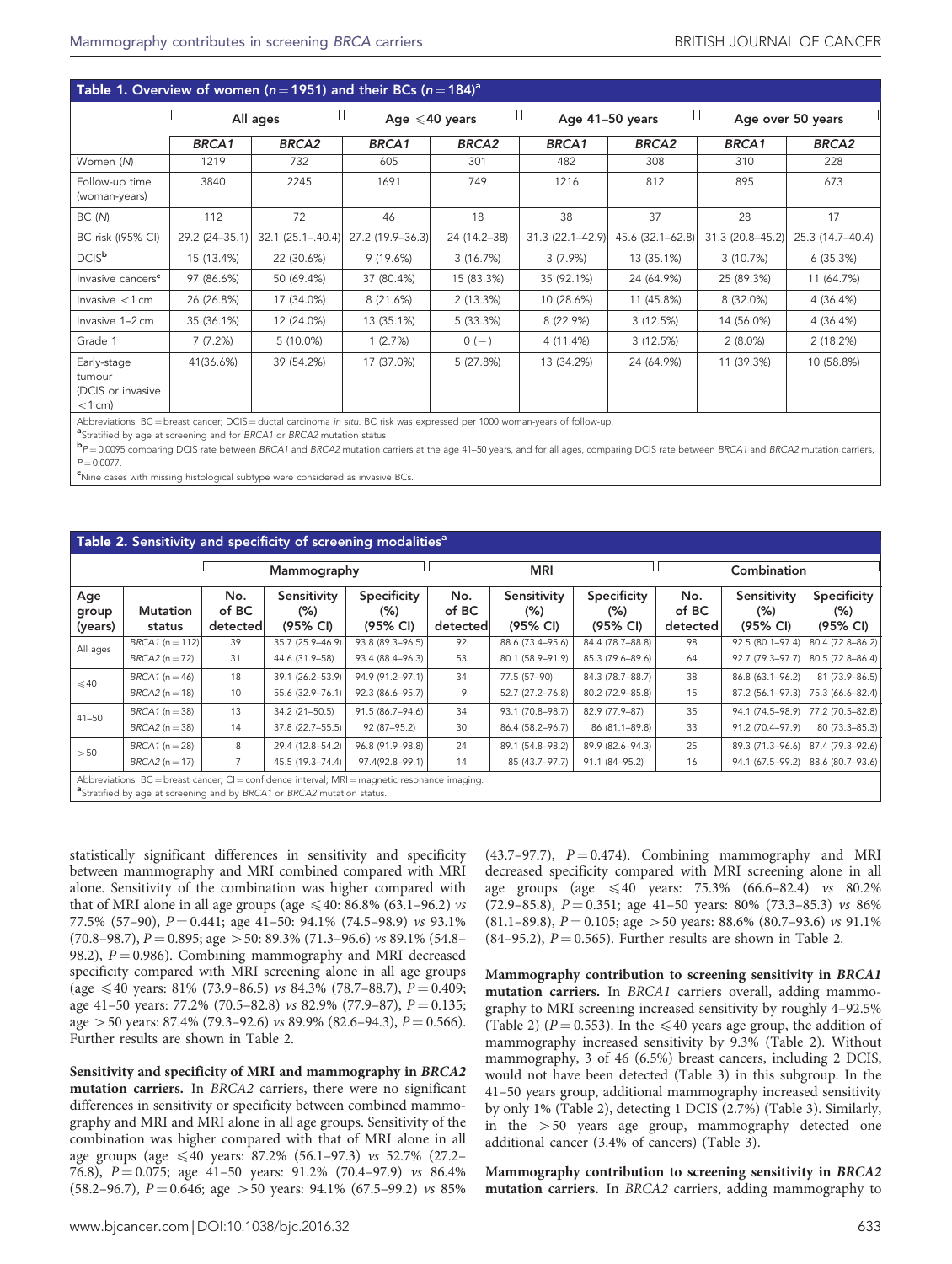<span id="page-3-0"></span>

| Table 3. Mammography-only detected breast cancers stratified for BRCA1 or BRCA2 mutation status |                                                                                                                      |                  |             |                      |                       |                 |  |
|-------------------------------------------------------------------------------------------------|----------------------------------------------------------------------------------------------------------------------|------------------|-------------|----------------------|-----------------------|-----------------|--|
| No.                                                                                             | <b>Mutation status</b>                                                                                               | Age at diagnosis | Tumour type | Invasive tumour size | Invasive tumour grade | Screening round |  |
|                                                                                                 | BRCA1                                                                                                                | 31               | <b>DCIS</b> |                      |                       | $\overline{2}$  |  |
| 2                                                                                               | BRCA1                                                                                                                | 33               | <b>DCIS</b> |                      |                       | $\overline{2}$  |  |
| 3                                                                                               | BRCA1                                                                                                                | 40               | IDC         | $1-2$ cm             | Grade 3               |                 |  |
| $\overline{4}$                                                                                  | BRCA1                                                                                                                | 42               | <b>DCIS</b> |                      |                       | 3               |  |
| 5                                                                                               | BRCA1                                                                                                                | 56               | <b>IDC</b>  | $<$ 1 cm             | Grade 3               | 4               |  |
|                                                                                                 | BRCA2                                                                                                                | 36               | <b>DCIS</b> |                      |                       |                 |  |
| 2                                                                                               | BRCA2                                                                                                                | 37               | <b>DCIS</b> |                      |                       |                 |  |
| 3                                                                                               | BRCA2                                                                                                                | 35               | IDC         | $<$ 1 cm             | Grade 2               | 4               |  |
| $\overline{4}$                                                                                  | BRCA2                                                                                                                | 36               | IDC         | $1-2$ cm             | Grade 3               |                 |  |
| 5                                                                                               | BRCA2                                                                                                                | 37               | <b>ILC</b>  | $2-5$ cm             | Grade 2               |                 |  |
| 6                                                                                               | BRCA2                                                                                                                | 39               | Other       | <b>NA</b>            | <b>NA</b>             | 3               |  |
| $\overline{7}$                                                                                  | BRCA2                                                                                                                | 42               | <b>DCIS</b> |                      |                       | 4               |  |
| 8                                                                                               | BRCA2                                                                                                                | 53               | <b>DCIS</b> |                      |                       | $\overline{2}$  |  |
| 9                                                                                               | BRCA2                                                                                                                | 44               | ILC         | $>5$ cm              | 3                     |                 |  |
| 10                                                                                              | BRCA2                                                                                                                | 47               | ILC         | $>5$ cm              | $\overline{2}$        | 5               |  |
| 11                                                                                              | BRCA2                                                                                                                | 51               | <b>NA</b>   | <b>NA</b>            | <b>NA</b>             |                 |  |
|                                                                                                 | Abbreviations: DCIS = ductal carcinoma in situ: IDC = invasive ductal: II C = invasive lobular: NA = not applicable. |                  |             |                      |                       |                 |  |

Abbreviations: DCIS = ductal carcinoma *in situ*; IDC = invasive ductal; ILC = invasive lobular; NA = not applicable.

| Table 4. NSN for one additional mammography-only detected cancer for first and subsequent screening rounds                |                                                                                                      |                                             |                                                        |                                    |                                                                |  |  |  |  |
|---------------------------------------------------------------------------------------------------------------------------|------------------------------------------------------------------------------------------------------|---------------------------------------------|--------------------------------------------------------|------------------------------------|----------------------------------------------------------------|--|--|--|--|
| <b>BRCA</b>                                                                                                               | Age group<br>(years)                                                                                 | Number of BC in study<br>subjects           | Number of<br>screens                                   | BC only detected by<br>mammography | NSN for mammography to detect one BC<br>missed by MRI          |  |  |  |  |
| First screening round                                                                                                     |                                                                                                      |                                             |                                                        |                                    |                                                                |  |  |  |  |
| BRCA1<br>BRCA2                                                                                                            | All ages<br>Age $<$ 40<br>$41 - 50$<br>Age $>50$<br>All ages<br>Age $<$ 40<br>$41 - 50$<br>Age $>50$ | 45<br>19<br>14<br>12<br>18<br>10<br>10<br>8 | 1053<br>555<br>304<br>194<br>564<br>221<br>204<br>139  | $\overline{2}$                     | 527<br>278<br><b>NA</b><br><b>NA</b><br>94<br>55<br>204<br>139 |  |  |  |  |
| Subsequent (repeat) screening rounds                                                                                      |                                                                                                      |                                             |                                                        |                                    |                                                                |  |  |  |  |
| BRCA1<br>BRCA2                                                                                                            | All ages<br>Age $<$ 40<br>$41 - 50$<br>Age $>50$<br>All ages<br>Age $<$ 40<br>$41 - 50$<br>Age $>50$ | 67<br>27<br>23<br>17<br>54<br>8<br>27<br>9  | 2150<br>775<br>797<br>578<br>1155<br>281<br>444<br>430 | 3                                  | 717<br>775<br>797<br>578<br>231<br>141<br>222<br>430           |  |  |  |  |
| Abbreviations: BC = breast cancer; MRI = magnetic resonance imaging; NA = not applicable; NSN = number of screens needed. |                                                                                                      |                                             |                                                        |                                    |                                                                |  |  |  |  |

MRI screening increased sensitivity by 12.6–92.7% [\(Table 2](#page-2-0))  $(P = 0.154)$ . In the  $\leq 40$  age group, additional mammography increased sensitivity by 34.5% ([Table 2\)](#page-2-0). Without mammography, 6 of 18 cancers (33.3%), including 2 DCIS, would not have been detected in this young age group (Table 3). In women aged 41–50 years, adding mammography nonsignificantly increased sensitivity by nearly 5% [\(Table 2](#page-2-0)) and detected 3 cancers, including 1 DCIS, which were not detected by MRI (8.1% of cancers). In the  $>50$ years age group, screening sensitivity increased nonsignificantly by  $\sim$  9% [\(Table 2](#page-2-0)), and mammography detected two cancers (11.8%) that were not detected by MRI, including 1 DCIS.

Number of mammographic screens needed to detect one breast cancer not detected by MRI. For the first screening round, the NSN for mammography to detect one breast cancer not detected by MRI was 527 for women with a BRCA1 mutation and 94 for women with a BRCA2 mutation for all ages (Table 4). For subsequent screening rounds, the NSN for mammography to detect an additional breast cancer for women with a BRCA1

mutation (717 screens) was roughly three times that for women with a BRCA2 mutation (231 screens).

# **DISCUSSION**

This IPD meta-analysis has identified differences in the contribution of mammography to screening high-risk women according to age and mutation status. Adding mammography to MRI screening in BRCA1 mutation carriers leads to a very modest increase in sensitivity of 3.9% among 112 breast cancers ( $P = 0.553$ ), and a small decrease in specificity (by 4%,  $P = 0.154$ ). One invasive cancer and 2 DCIS (6.5%) of the 46 BRCA1 breast cancers detected before the age of 40 years, and only 1 DCIS and 1 invasive cancer  $<$ 1 cm (3%) in a total of 66 BRCA1 breast cancers would not have been detected at that screen after the age of 40 years. The percentage of early-stage (DCIS or  $\lt$ 1 cm invasive) cancers detected with both MRI and mammography screening of 36.6%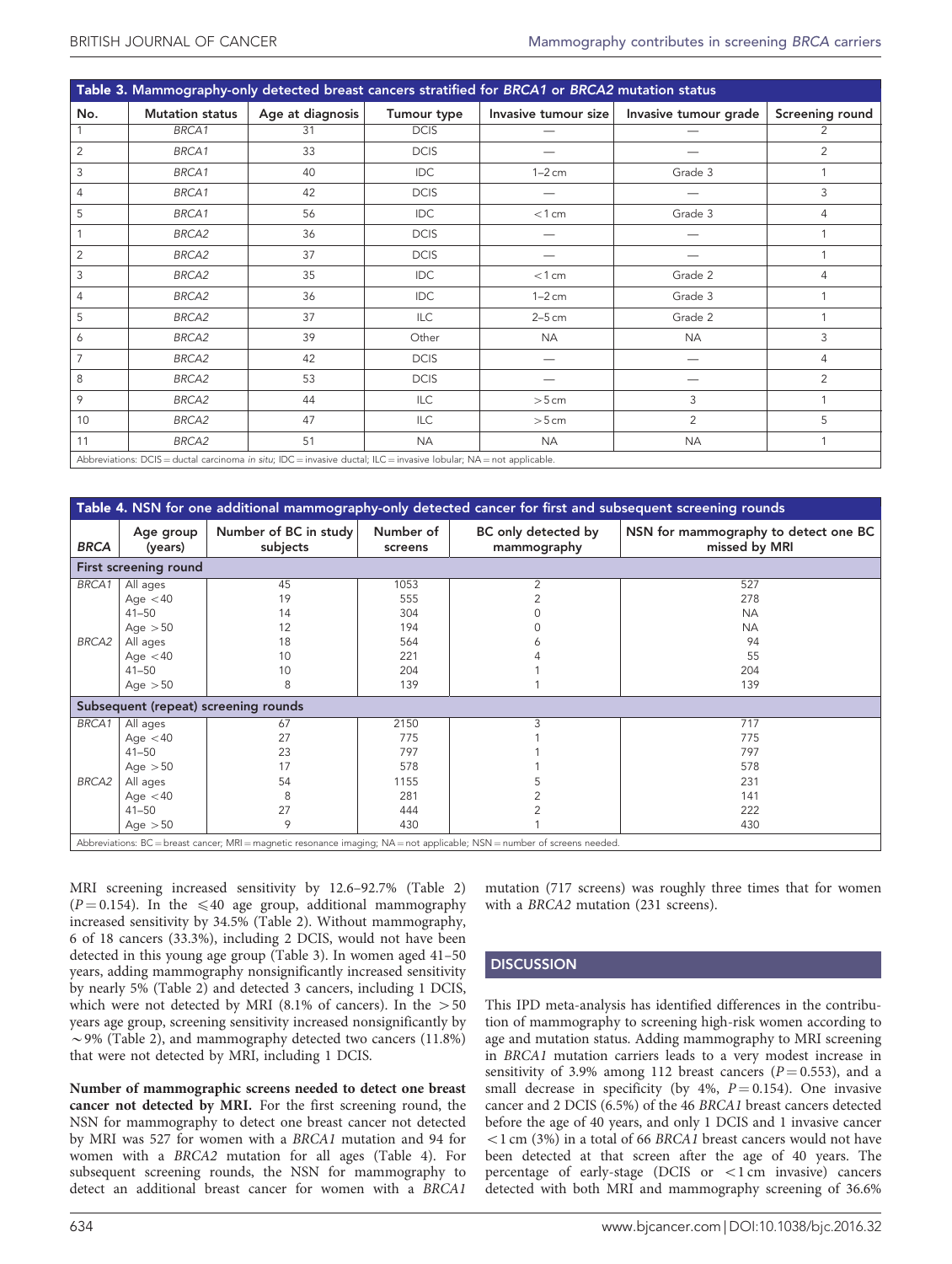(41 out of 112) would decrease by 3.6% (37 out of 112) if mammography was not be performed. Using combined MRI and mammography, 63.4% of the detected cancers were invasive and  $>1$  cm, with 0.9% of these detected by mammography only. To detect one breast cancer missed by MRI, we estimated that 527 screens for the first screening round and 717 screens for subsequent rounds with mammography would be needed.

The contribution of mammography above MRI to screening sensitivity in the 72 BRCA2 mutation carriers was  $12.6\%$  ( $P > 0.05$ ). Additional mammography in BRCA2 mutation carriers also decreased the specificity. Without mammography one-third of breast cancers would not have been detected in BRCA2 mutation carriers aged 40 years and younger, but this proportion was 9.3% in those older than 40 years. We estimate that the percentage of BRCA2 cancers detected at very early stage (DCIS or invasive  $(1)$  cm) with combined MRI and mammography screening of 54.2% (39 out of 72) would decrease to 47.2% (34 out of 72) without mammography. Only 94 screens at first round and 231 screens at subsequent rounds of mammography screening are needed to detect a breast cancer missed by MRI. Without mammography, four advanced-stage cancers (4 out of 72 cancers, 5.6%) would have been missed in BRCA2 carriers. An advantage of mammography over MRI has been the ability to detect DCIS by visualising microcalcifications. The proportion of DCIS is larger for women with a BRCA2 mutation than for women with a BRCA1 mutation, thus differences in histology distributions in BRCA-associated breast cancers may account for our findings ([Heijnsdijk](#page-5-0) et al, 2012). There might also be BRCA mutation-specific differences in tumour phenotypes that also contribute to differences in screen detection. The modest additional value of digital-only mammography to current MRI screening of BRCA1 mutation carriers was recently shown in a retrospective study [\(Obdeijn](#page-5-0) et al, 2014). Only 2 (2%) DCIS of 94 breast cancers were detected by mammography alone, none in women aged below 40 years and no invasive cancers. Importantly, in this retrospective study with recent data MRI screening detected 67% of the breast cancers detected as DCIS or  $<$  1 cm, considerably more than the 41–44% published for the Dutch, UK and Canadian studies of our IPD meta-analyses [\(Rijnsburger](#page-5-0) et al, 2010; [Passaperuma](#page-5-0) et al, 2012; Evans et al[, 2014\)](#page-5-0) or 36.6% of this IPD meta-analysis.

It could be argued that at the time the studies forming our IPD analyses were conducted, radiologists might not have had extensive experience with breast MRI screening. Most likely, both a learning curve, as expected for any new screening modality, and improved techniques explain the relatively improved MRI sensitivities in more recent studies. A learning curve for MRI screening accuracy in high-risk women was evident for the Canadian study, in particular for DCIS detection ([Warner](#page-6-0) et al, 2011). However, in a previous report in this study population (Phi et al[, 2014](#page-5-0)), the sensitivity of each of MRI and mammography fluctuated over the years, and heterogeneity was evident across different studies possibly masking any potential effect of timeframe (Phi et al[, 2014](#page-5-0)). A cohort study from the Netherlands showed that digital mammography had higher sensitivity compared with studies reporting film mammography (and a transition to digital) ([Obdeijn](#page-5-0) et al, 2014). However, in the Italian HIBCRIT-1 Study, transition from film screen to digital mammography (resulting in screening with roughly equal mix of film screen and digital) did not increase mammography sensitivity in high-risk women ([Sardanelli](#page-6-0) et al, 2011). Newer mammography technologies such as tomosynthesis (3D mammography), which have better screening sensitivity than standard mammography ([Houssami](#page-5-0) et al, 2014), have not yet been compared with MRI screening of BRCA carriers. This lacking evidence in high-risk screening is worthy of research effort but would still imply increased ionising radiation from tomosynthesis (Svahn et al[, 2014\)](#page-6-0).

In contrast to benefits of possible earlier breast cancer detection, there are also possible harmful effects of additional mammography as outlined in the Introduction. Two-fold increase in breast cancers in BRCA1/2 mutation carriers after exposure to 4 or more radiographs, compared with non-exposure, was significant below age 30 years ( $HR = 1.9$  (95% CI: 1.2–3.0), but not at 30–39 years (Pijpe et al[, 2012\)](#page-5-0). Two other studies did not demonstrate tumour induction in BRCA1/2 mutation carriers by screening mammography or low-dose contralateral irradiation from breast-conserving treatment [\(Pierce](#page-5-0) et al, 2000; [Narod](#page-5-0) et al, 2006). However, this may have been because of modest follow-up time in these studies, with consideration that latency time for radiation-induced breast cancer is 10–15 years [\(Travis](#page-6-0) et al, 2005; [Jansen-van der Weide](#page-5-0) et al[, 2010\)](#page-5-0).

From two meta-analyses based on retrospective studies, the estimated cumulative risk of breast cancer by the age of 70 years vary from 57% (95% CI: 47–66%) to 65% (95% CI: 44–78) in women with a BRCA1 mutation and from 45% (95% CI: 31–56%) to 49% (95% CI: 40–57) in women with a BRCA2 mutation ([Antoniou](#page-5-0) et al, 2003; [Chen and Parmigiani, 2007](#page-5-0)). In this IPD meta-analysis, we combined IPD from six prospective studies, making this the largest analysis in the world of prospectively collected screening data on BRCA1/2 mutation carriers, although numbers are modest in some subgroups. We did not observe a significant difference in the risk of breast cancer between BRCA1 and BRCA2 mutation carriers given a relatively small sample of breast cancers in the IPD data set. Although data from six studies could not be included, this only resulted in  $\sim$  716 women with BRCA1/2 mutations (36 breast cancers) not being included in the IPD (Kuhl et al[, 2005, 2010](#page-5-0); Lehman et al[, 2005, 2007; Hagen](#page-5-0) et al, [2007](#page-5-0); [Weinstein](#page-6-0) et al, 2009). As these studies showed generally similar results for the added value of mammography to MRI, we would not expect their non-inclusion to have substantially altered our estimates.

This work differs from our recent report using the same IPD data (Phi et al[, 2014\)](#page-5-0) because the present analyses focus on screening outcomes by BRCA status and age group to determine mammography's contribution. Based on our findings, the additional detection from mammography in BRCA1 mutation carriers who receive MRI screening is minimal, and might not outweigh potential disadvantages (potential cancer induction by radiation, false-positive results). It may be reasonable, on the basis of this collective evidence, to consider potential omission of mammography screening in BRCA1 mutation carriers or to open discussion on its potential omission given its limited contribution. In BRCA2 mutation carriers, the contribution of mammography above MRI is more evident. Different screening recommendations for these two groups of women defined by BRCA mutation status should be considered on the basis of the evidence we report, factoring the estimated contribution of mammography and its potential harms.

## ACKNOWLEDGEMENTS

No specific project funding was received. N Houssami receives a National Breast Cancer Foundation (NBCF Australia) Breast Cancer Research Leader Fellowship.

## CONFLICT OF INTEREST

The following authors reported consulting or advisory roles: Thomas H Helbich (Siemens; Philips); Francesco Sardanelli (Bayer HealthCare including honoraria; Bracco Imaging including funding; IMS-Giotto including funding); Edwin R van den Heuvel (MSD). The other authors declare no conflict of interest.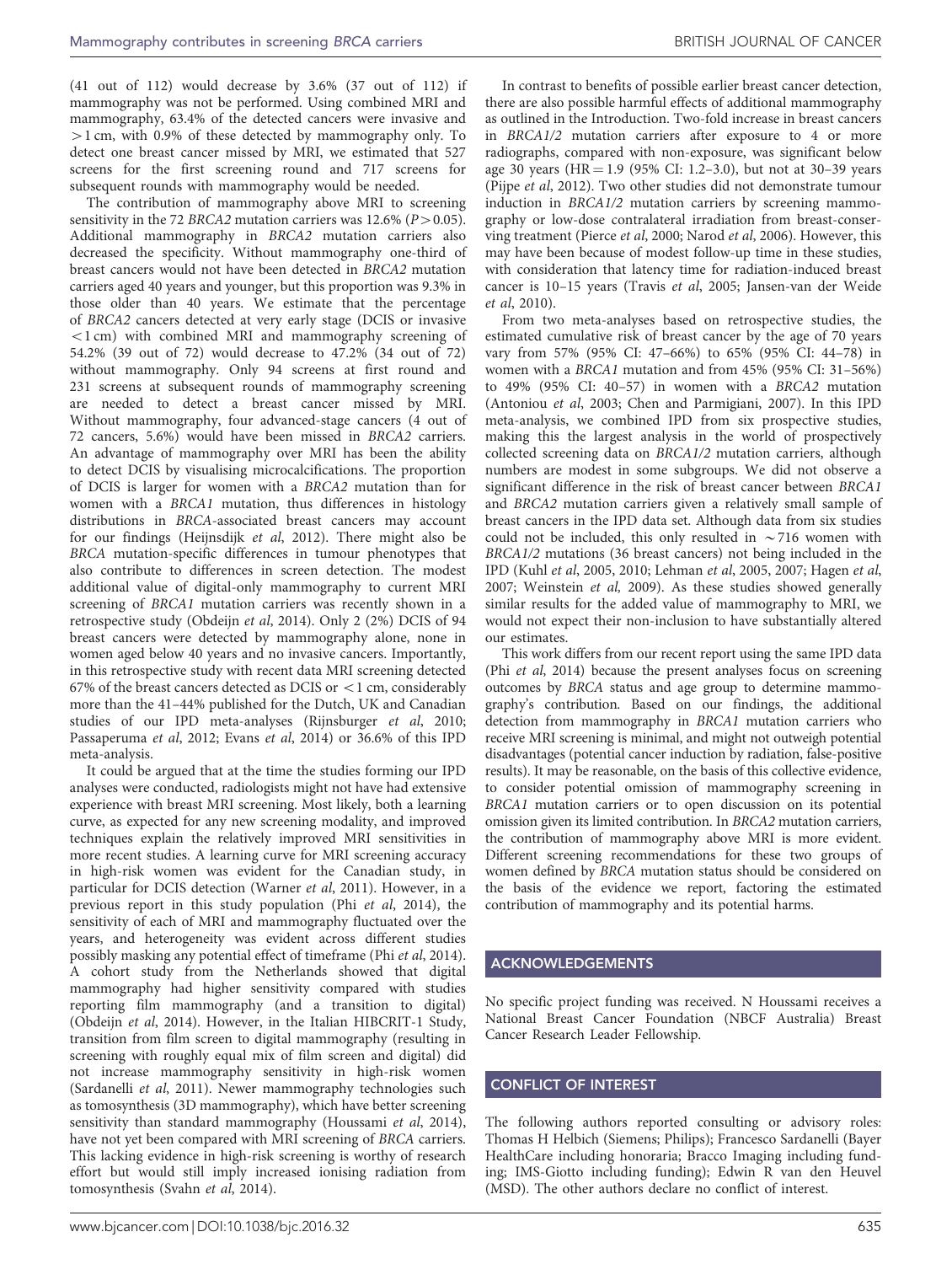# <span id="page-5-0"></span>**REFERENCES**

- Antoniou A, Pharoah PD, Narod S, Risch HA, Eyfjord JE, Hopper JL, Loman N, Olsson H, Johannsson O, Borg A, Pasini B, Radice P, Manoukian S, Eccles DM, Tang N, Olah E, Anton-Culver H, Warner E, Lubinski J, Gronwald J, Gorski B, Tulinius H, Thorlacius S, Eerola H, Nevanlinna H, Syrjakoski K, Kallioniemi OP, Thompson D, Evans C, Peto J, Lalloo F, Evans DG, Easton DF (2003) Average risks of breast and ovarian cancer associated with BRCA1 or BRCA2 mutations detected in case series unselected for family history: a combined analysis of 22 studies. Am J Hum Genet 72(5): 1117–1130.
- Chen S, Parmigiani G (2007) Meta-analysis of BRCA1 and BRCA2 penetrance. J Clin Oncol 25(11): 1329–1333.
- Evans DG, Kesavan N, Lim Y, Gadde S, Hurley E, Massat NJ, Maxwell AJ, Ingham S, Eeles R, Leach MO. MARIBS GroupHowell A, Duffy SW (2014) MRI breast screening in high-risk women: cancer detection and survival analysis. Breast Cancer Res Treat 145(3): 663–672.
- Glasziou P, Houssami N (2011) The evidence base for breast cancer screening. Prev Med 53(3): 100–102.
- Hagen AI, Kvistad KA, Maehle L, Holmen MM, Aase H, Styr B, Vabo A, Apold J, Skaane P, Moller P (2007) Sensitivity of MRI versus conventional screening in the diagnosis of BRCA-associated breast cancer in a national prospective series. Breast (Edinburgh, Scotland) 16(4): 367–374.
- Heemskerk-Gerritsen BA, Menke-Pluijmers MB, Jager A, Tilanus-Linthorst MM, Koppert LB, Obdeijn IM, van Deurzen CH, Collee JM, Seynaeve C, Hooning MJ (2013) Substantial breast cancer risk reduction and potential survival benefit after bilateral mastectomy when compared with surveillance in healthy BRCA1 and BRCA2 mutation carriers: a prospective analysis. Ann Oncol 24(8): 2029–2035.
- Heijnsdijk EA, Warner E, Gilbert FJ, Tilanus-Linthorst MM, Evans G, Causer PA, Eeles RA, Kaas R, Draisma G, Ramsay EA, Warren RM, Hill KA, Hoogerbrugge N, Wasser MN, Bergers E, Oosterwijk JC, Hooning MJ, Rutgers EJ, Klijn JG, Plewes DB, Leach MO, de Koning HJ (2012) Differences in natural history between breast cancers in BRCA1 and BRCA2 mutation carriers and effects of MRI screening-MRISC, MARIBS, and Canadian studies combined. Cancer Epidemiol Biomarkers Prev 21(9): 1458–1468.
- Houssami N, Macaskill P, Bernardi D, Caumo F, Pellegrini M, Brunelli S, Tuttobene P, Bricolo P, Fanto C, Valentini M, Ciatto S (2014) Breast screening using 2D-mammography or integrating digital breast tomosynthesis (3D-mammography) for single-reading or double-reading – evidence to guide future screening strategies. Eur J Cancer (Oxford, England: 1990) 50(10): 1799–1807.
- Jansen-van der Weide MC, Greuter MJ, Jansen L, Oosterwijk JC, Pijnappel RM, de Bock GH (2010) Exposure to low-dose radiation and the risk of breast cancer among women with a familial or genetic predisposition: a meta-analysis". Eur Radiol 20(11): 2547–2556.
- Kuhl C, Weigel S, Schrading S, Arand B, Bieling H, Konig R, Tombach B, Leutner C, Rieber-Brambs A, Nordhoff D, Heindel W, Reiser M, Schild HH (2010) Prospective multicenter cohort study to refine management recommendations for women at elevated familial risk of breast cancer: the EVA trial. J Clin Oncol 28(9): 1450–1457.
- Kuhl CK, Schrading S, Leutner CC, Morakkabati-Spitz N, Wardelmann E, Fimmers R, Kuhn W, Schild HH (2005) Mammography, breast ultrasound, and magnetic resonance imaging for surveillance of women at high familial risk for breast cancer. J Clin Oncol 23(33): 8469–8476.
- Kurian AW, Sigal BM, Plevritis SK (2010) Survival analysis of cancer risk reduction strategies for BRCA1/2 mutation carriers. J Clin Oncol 28(2): 222–231.
- Leach MO, Boggis CR, Dixon AK, Easton DF, Eeles RA, Evans DG, Gilbert FJ, Griebsch I, Hoff RJ, Kessar P, Lakhani SR, Moss SM, Nerurkar A, Padhani AR, Pointon LJ, Thompson D, Warren RM. MARIBS Study Group (2005) Screening with magnetic resonance imaging and mammography of a UK population at high familial risk of breast cancer: a prospective multicentre cohort study (MARIBS). Lancet 365(9473): 1769–1778.
- Lehman CD, Blume JD, Weatherall P, Thickman D, Hylton N, Warner E, Pisano E, Schnitt SJ, Gatsonis C, Schnall M, DeAngelis GA, Stomper P, Rosen EL, O'Loughlin M, Harms S, Bluemke DA. International Breast MRI Consortium Working Group (2005) Screening women at high risk for breast cancer with mammography and magnetic resonance imaging. Cancer 103(9): 1898–1905.
- Lehman CD, Isaacs C, Schnall MD, Pisano ED, Ascher SM, Weatherall PT, Bluemke DA, Bowen DJ, Marcom PK, Armstrong DK, Domchek SM, Tomlinson G, Skates SJ, Gatsonis C (2007) Cancer yield of mammography, MR, and US in high-risk women: prospective multiinstitution breast cancer screening study. Radiology 244(2): 381–388.
- Lord SJ, Lei W, Craft P, Cawson JN, Morris I, Walleser S, Griffiths A, Parker S, Houssami N (2007) A systematic review of the effectiveness of magnetic resonance imaging (MRI) as an addition to mammography and ultrasound in screening young women at high risk of breast cancer. Eur J Cancer (Oxford, England: 1990) 43(13): 1905–1917.
- Mann RM, Kuhl CK, Kinkel K, Boetes C (2008) Breast MRI: guidelines from the European Society of Breast Imaging. Eur Radiol 18(7): 1307– 1318.
- Narod SA, Lubinski J, Ghadirian P, Lynch HT, Moller P, Foulkes WD, Rosen B, Kim-Sing C, Isaacs C, Domchek S, Sun P. Hereditary Breast Cancer Clinical Study Group (2006) Screening mammography and risk of breast cancer in BRCA1 and BRCA2 mutation carriers: a case–control study. Lancet Oncol 7(5): 402–406.
- NICE (2013) CG 164 Familial breast cancer: NICE Guidance. Available at <http://guidance.nice.org.uk/CG164/NICEGuidance/pdf/English> (last accessed 23 September 2013).
- Obdeijn IM, Winter-Warnars GA, Mann RM, Hooning MJ, Hunink MG, Tilanus-Linthorst MM (2014) Should we screen BRCA1 mutation carriers only with MRI? A multicenter study. Breast Cancer Res Treat 144(3): 577–582.
- Passaperuma K, Warner E, Causer PA, Hill KA, Messner S, Wong JW, Jong RA, Wright FC, Yaffe MJ, Ramsay EA, Balasingham S, Verity L, Eisen A, Curpen B, Shumak R, Plewes DB, Narod SA (2012) Long-term results of screening with magnetic resonance imaging in women with BRCA mutations. Br J Cancer 107(1): 24–30.
- Phi X, Houssami N, Obdeijn I, Warner E, Sardanelli F, Leach MO, Riedl CC, Trop I, Tilanus-Linthorst MM, Mandel R, Santoro F, Kwan-Lim G, Helbich TH, de Koning HJ, Van den Heuvel ER, de Bock GH (2014) Magnetic resonance imaging improves breast screening sensitivity in BRCA mutation carriers age  $>$  / = 50 years: evidence from an individual patient data meta-analysis. J Clin Oncol 33(4): 349–356.
- Pierce LJ, Strawderman M, Narod SA, Oliviotto I, Eisen A, Dawson L, Gaffney D, Solin LJ, Nixon A, Garber J, Berg C, Isaacs C, Heimann R, Olopade OI, Haffty B, Weber BL (2000) Effect of radiotherapy after breast-conserving treatment in women with breast cancer and germline BRCA1/2 mutations. J Clin Oncol 18(19): 3360–3369.
- Pijpe A, Andrieu N, Easton DF, Kesminiene A, Cardis E, Nogues C, Gauthier-Villars M, Lasset C, Fricker JP, Peock S, Frost D, Evans DG, Eeles RA, Paterson J, Manders P, van Asperen CJ, Ausems MG, Meijers-Heijboer H, Thierry-Chef I, Hauptmann M, Goldgar D, Rookus MA, van Leeuwen FE. GENEPSO, EMBRACE, HEBON (2012) Exposure to diagnostic radiation and risk of breast cancer among carriers of BRCA1/2 mutations: retrospective cohort study (GENE-RAD-RISK). BMJ (Clin Res Ed.) 345: e5660.
- Powell SN, Kachnic LA (2003) Roles of BRCA1 and BRCA2 in homologous recombination, DNA replication fidelity and the cellular response to ionizing radiation. Oncogene 22(37): 5784–5791.
- Riedl CC, Luft N, Bernhart C, Weber M, Bernathova M, Tea MK, Rudas M, Singer CF, Helbich TH (2015) Triple-modality screening trial for familial breast cancer underlines the importance of magnetic resonance imaging and questions the role of mammography and ultrasound regardless of patient mutation status, age, and breast density. J Clin Oncol 33(10): 1128–1135.
- Rijnsburger AJ, Obdeijn IM, Kaas R, Tilanus-Linthorst MM, Boetes C, Loo CE, Wasser MN, Bergers E, Kok T, Muller SH, Peterse H, Tollenaar RA, Hoogerbrugge N, Meijer S, Bartels CC, Seynaeve C, Hooning MJ, Kriege M, Schmitz PI, Oosterwijk JC, de Koning HJ, Rutgers EJ, Klijn JG (2010) BRCA1-associated breast cancers present differently from BRCA2 associated and familial cases: long-term follow-up of the Dutch MRISC Screening Study. J Clin Oncol 28(36): 5265–5273.
- Sardanelli F, Boetes C, Borisch B, Decker T, Federico M, Gilbert FJ, Helbich T, Heywang-Kobrunner SH, Kaiser WA, Kerin MJ, Mansel RE, Marotti L, Martincich L, Mauriac L, Meijers-Heijboer H, Orecchia R, Panizza P, Ponti A, Purushotham AD, Regitnig P, Del Turco MR, Thibault F, Wilson R (2010) Magnetic resonance imaging of the breast: recommendations from the EUSOMA working group. Eur J Cancer (Oxford, England: 1990) 46(8): 1296–1316.